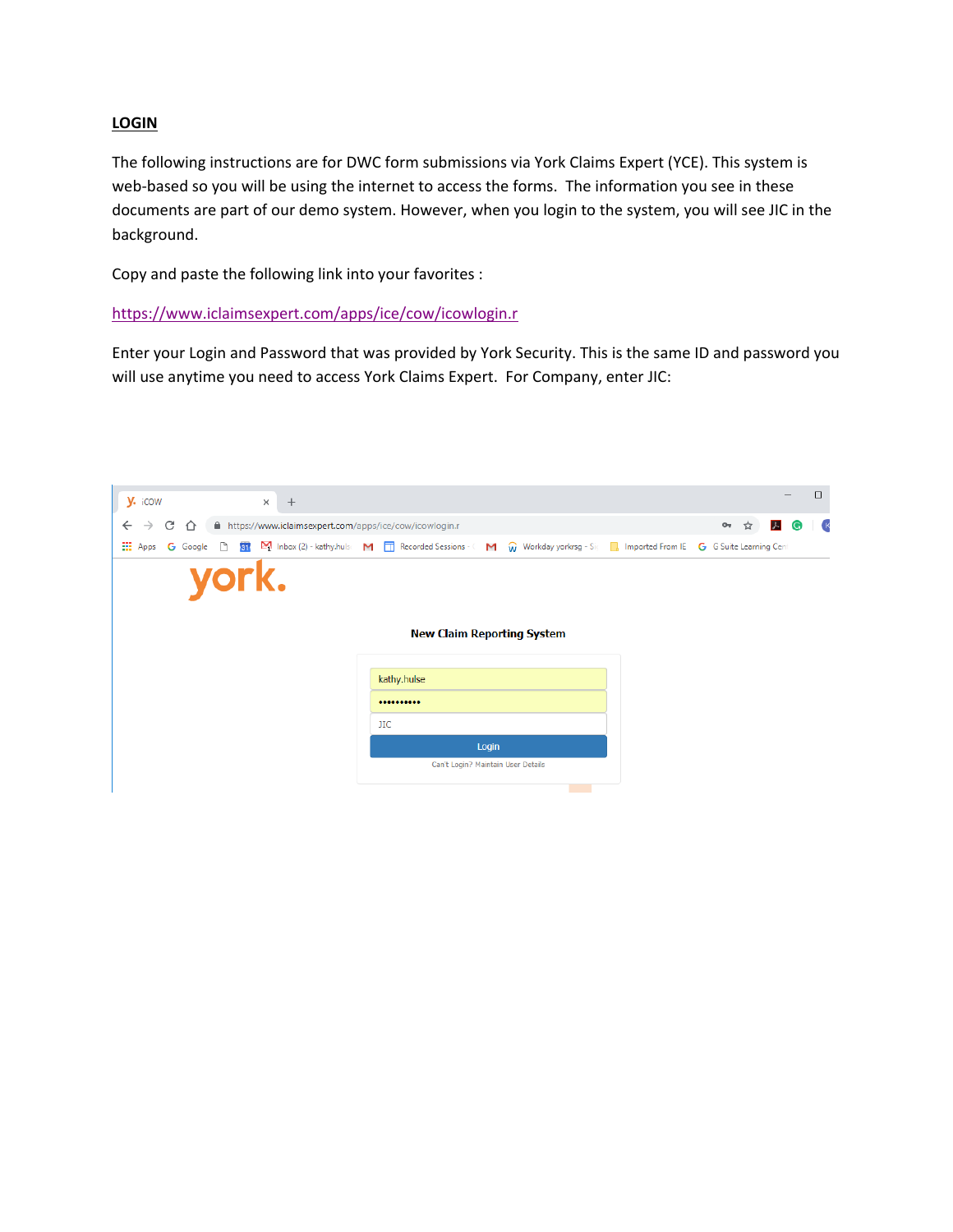### Select: Enter a new Workers' Compensation claim and then Proceed to Claims Entry



The next screen is a reminder of what information you will need in order to open a new claim. You should then select Next to Employer Details page  $\rightarrow$ 

| <b>insured</b><br><b>Insured</b><br>Confirmation<br><b>Seiection</b>                                                                                                                                                                                                                                                                                                                                                                       | <b>JAWAN</b><br><b>BALLAS ANALLAS</b> | <b>Continental Programment</b><br><b>HEATHER</b> | in de la maria de la maria de la maria de la maria de la maria de la maria de la maria de la maria de la maria<br>La maria de la maria de la maria de la maria de la maria de la maria de la maria de la maria de la maria de la | <b>Competitiv</b>       |  |
|--------------------------------------------------------------------------------------------------------------------------------------------------------------------------------------------------------------------------------------------------------------------------------------------------------------------------------------------------------------------------------------------------------------------------------------------|---------------------------------------|--------------------------------------------------|----------------------------------------------------------------------------------------------------------------------------------------------------------------------------------------------------------------------------------|-------------------------|--|
|                                                                                                                                                                                                                                                                                                                                                                                                                                            |                                       |                                                  |                                                                                                                                                                                                                                  | For client Demo Client. |  |
| You are about to open a State Workers' Compensation Act claim for Demo Insured A.                                                                                                                                                                                                                                                                                                                                                          |                                       |                                                  |                                                                                                                                                                                                                                  |                         |  |
| You will need the following mandatory information in order to successfully open a new claim today. If you do not have the following information, you can Cancel and obtain the information and come back<br>here to report the claim to us.                                                                                                                                                                                                |                                       |                                                  |                                                                                                                                                                                                                                  |                         |  |
| . Phone number of employer representative we can use to obtain more information about the injured worker and the accident details.<br>. Location of where and when the accident happened and when the employer first became aware of the accident.<br>. The SSN of the intured employee, as well as his/her full name, address, and a phone number.<br>. The type of Intury or Illness, cause, and result.                                 |                                       |                                                  |                                                                                                                                                                                                                                  |                         |  |
| After entering the mandatory and as much optional details about the accident as you can, the system will generate and email to you (in PDF Format) a jurisdictionally acceptable first report of injury form.<br>In some cases, you (as the employer) may be legally required to sign and send this form to the procer state or federal jurisdiction. If unsure, contact the claims adjuster that is assigned to this claim for<br>advice. |                                       |                                                  |                                                                                                                                                                                                                                  |                         |  |
| Press "Cancel" now to abandon.<br>Press "Back to Insured Selection page" to choose a different Employer.<br>Press "Next to Employer Details page" to proceed with creating the first report of injury.                                                                                                                                                                                                                                     |                                       |                                                  |                                                                                                                                                                                                                                  |                         |  |
|                                                                                                                                                                                                                                                                                                                                                                                                                                            | - Back to Insured Selection Page      | Cancell                                          | Next to Employer Details page -                                                                                                                                                                                                  |                         |  |
|                                                                                                                                                                                                                                                                                                                                                                                                                                            |                                       |                                                  |                                                                                                                                                                                                                                  |                         |  |
|                                                                                                                                                                                                                                                                                                                                                                                                                                            |                                       |                                                  |                                                                                                                                                                                                                                  |                         |  |
|                                                                                                                                                                                                                                                                                                                                                                                                                                            |                                       |                                                  |                                                                                                                                                                                                                                  |                         |  |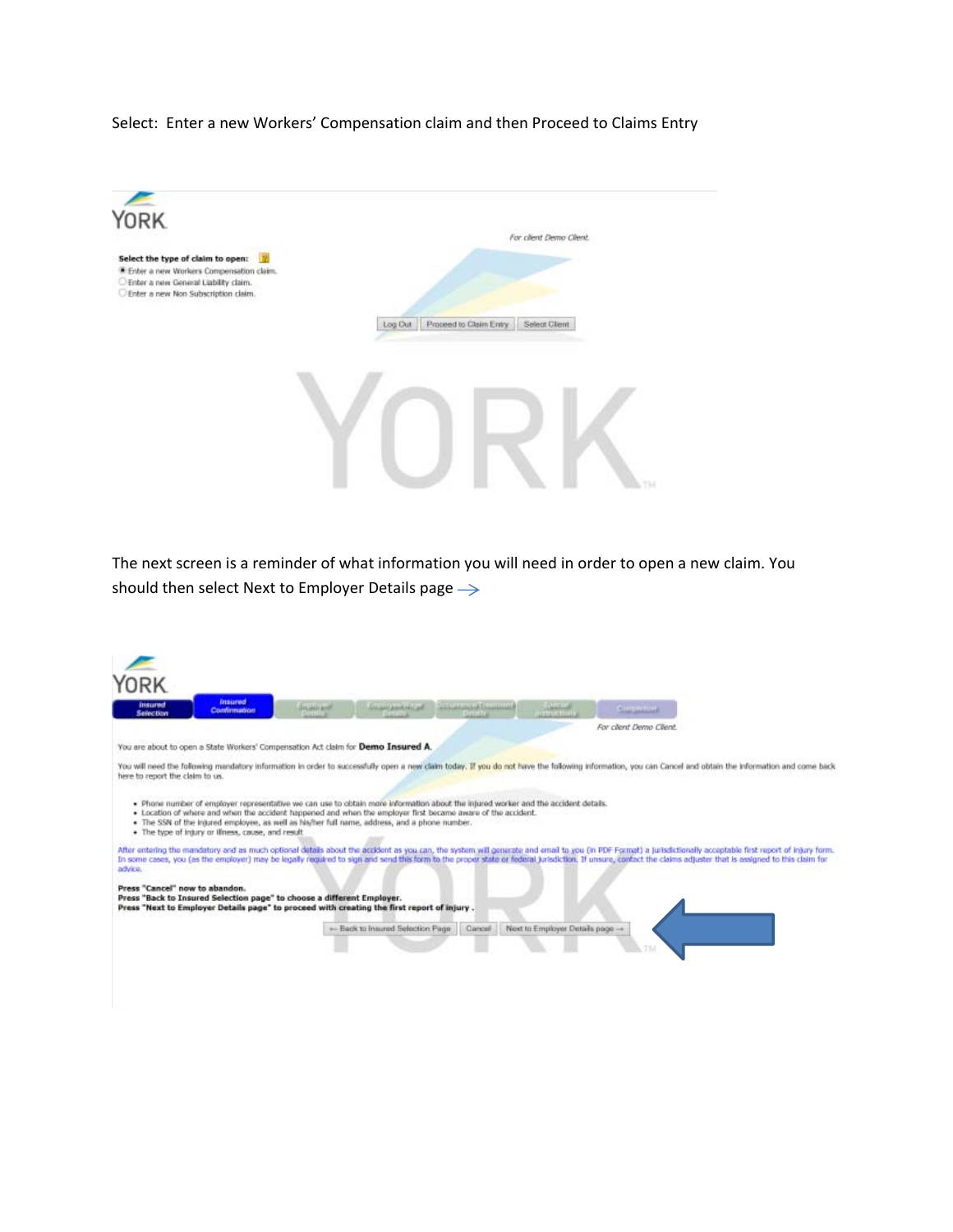### **EMPLOYER DETAILS**

You are now ready to enter Employer Details. Some of this information will pre‐populate from your client record in YCE. Any field marked with an \* (asterisk) is a required field and must be completed before moving onto the next screen.

| <b>Insured</b><br><b>Selection</b> | <b>Insured</b><br>Confirmation | Employer<br><b>Details</b>       |                                                         | <b>Environment Countries To Marine</b> | <b><i><u>EMENT</u></i></b> | Competitive             |
|------------------------------------|--------------------------------|----------------------------------|---------------------------------------------------------|----------------------------------------|----------------------------|-------------------------|
|                                    |                                |                                  |                                                         |                                        |                            | For client Demo Client. |
| * designates required items        |                                |                                  |                                                         |                                        |                            |                         |
| * Employer Location:               |                                | Country: UNITED STATES           |                                                         | v                                      |                            |                         |
|                                    | Street:                        | 1170 West Railroad Street        |                                                         | o                                      |                            |                         |
|                                    | City:                          | Long Beach                       | State: Mississippi                                      | v<br>Zip: 39560                        |                            |                         |
| * Telephone:                       | 1 (228) 867-1367               | □                                |                                                         |                                        |                            |                         |
| * Jurisdiction:                    | To Taiwana                     |                                  | O<br>v.                                                 |                                        |                            |                         |
| NAICS Code:                        |                                |                                  | 336412 - Aircraft Engine and Engine Parts Manufacturing |                                        |                            |                         |
| SIC Code:                          |                                |                                  | V 3724 - Aircraft Engines and Engine Parts              |                                        |                            |                         |
| Insured Report #:                  |                                |                                  |                                                         |                                        |                            |                         |
| Client Report #:                   |                                |                                  |                                                         |                                        |                            |                         |
| Location $\#$ :                    |                                | ш                                |                                                         |                                        |                            |                         |
| * Location Coding:                 | B                              | Agency: 424- Columbus V          |                                                         |                                        |                            |                         |
|                                    |                                | Sub Agency: 3-Bedding            | v                                                       |                                        |                            |                         |
|                                    |                                | Office Location: None Provided V |                                                         |                                        |                            | TN.                     |

Cancel Next to Employee/Wage Details page -+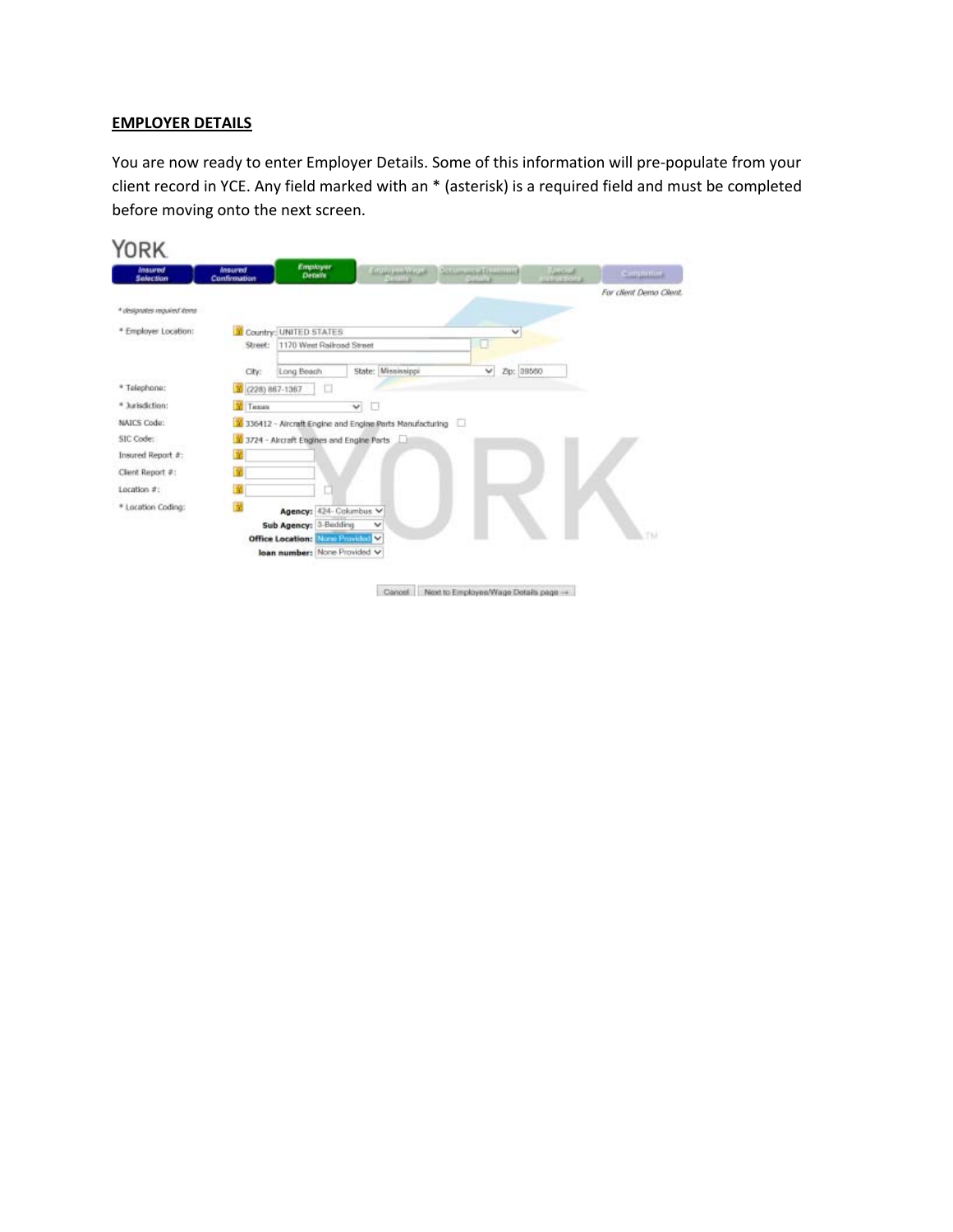# **EMPLOYER WAGE DETAILS**

The next screen is Employer Wage Details and includes the demographics of the injured worker. Any field with a **V** [drop-down] indicates there is more information available to choose from and select it to complete the form.

| Selection                                                                                                                   | EmployeeWage<br><b>Imsured</b><br>Employer<br>Details<br><b>centing</b><br>Confirmation | <b>Constative</b>       |
|-----------------------------------------------------------------------------------------------------------------------------|-----------------------------------------------------------------------------------------|-------------------------|
|                                                                                                                             |                                                                                         | For client Demo Client. |
| * disappates required items                                                                                                 |                                                                                         |                         |
| * Employee ID:                                                                                                              | Employee Social Security Number<br>ls: 123456789<br>$\checkmark$                        |                         |
| * Name:                                                                                                                     | <b>M</b> First<br>Middle<br>Last                                                        |                         |
|                                                                                                                             | Suffix<br>v<br>Susan<br>Mullins<br>×                                                    |                         |
| * Address:                                                                                                                  | Country: UNITED STATES<br>v<br>88 Maple St<br>Street:                                   |                         |
|                                                                                                                             |                                                                                         |                         |
|                                                                                                                             | $\vee$ Zipc 78757<br>State: Texas<br>Austin<br>City:                                    |                         |
| * Telephone:                                                                                                                | 5128989999                                                                              |                         |
| * Date of Birth:                                                                                                            | W 10/25/1961                                                                            |                         |
| * State of Hire:                                                                                                            | o<br>Tuxas<br>v                                                                         |                         |
| Gender:                                                                                                                     | Cunknown C Male<br>* Female                                                             |                         |
| Marital Status:                                                                                                             | Unknown # Single<br>Widowed<br>Married<br>Separated<br>Divorced                         |                         |
| Spoken Language:                                                                                                            | Select Employee Spoken Language V                                                       | tы                      |
|                                                                                                                             |                                                                                         |                         |
|                                                                                                                             | White<br>v                                                                              |                         |
|                                                                                                                             | 面。                                                                                      |                         |
| Ethnicity:<br># of Dependents:<br>Date of Hire:                                                                             | 10/01/2014                                                                              |                         |
|                                                                                                                             |                                                                                         |                         |
| * Occupation:                                                                                                               | <b>B</b> Nurse<br>v                                                                     |                         |
| Insured Employee Id:                                                                                                        |                                                                                         |                         |
| Employee Supervisor:                                                                                                        |                                                                                         |                         |
|                                                                                                                             | ◡<br>Regular employee                                                                   |                         |
|                                                                                                                             | V 8868 - College: Professional Employees and Cleric V                                   |                         |
|                                                                                                                             | 25<br>Per: Hour Day<br>Other:<br>Week<br>Month                                          |                         |
|                                                                                                                             | $\frac{1}{2}$ s                                                                         |                         |
| Employment Status:<br>NCCI class Code:<br>Wages:<br>Annual Wages:<br># days worked per week:<br>Full pay for day of injury: | 01 02 03 04 95 06<br>m<br>Yes * No                                                      | ТN                      |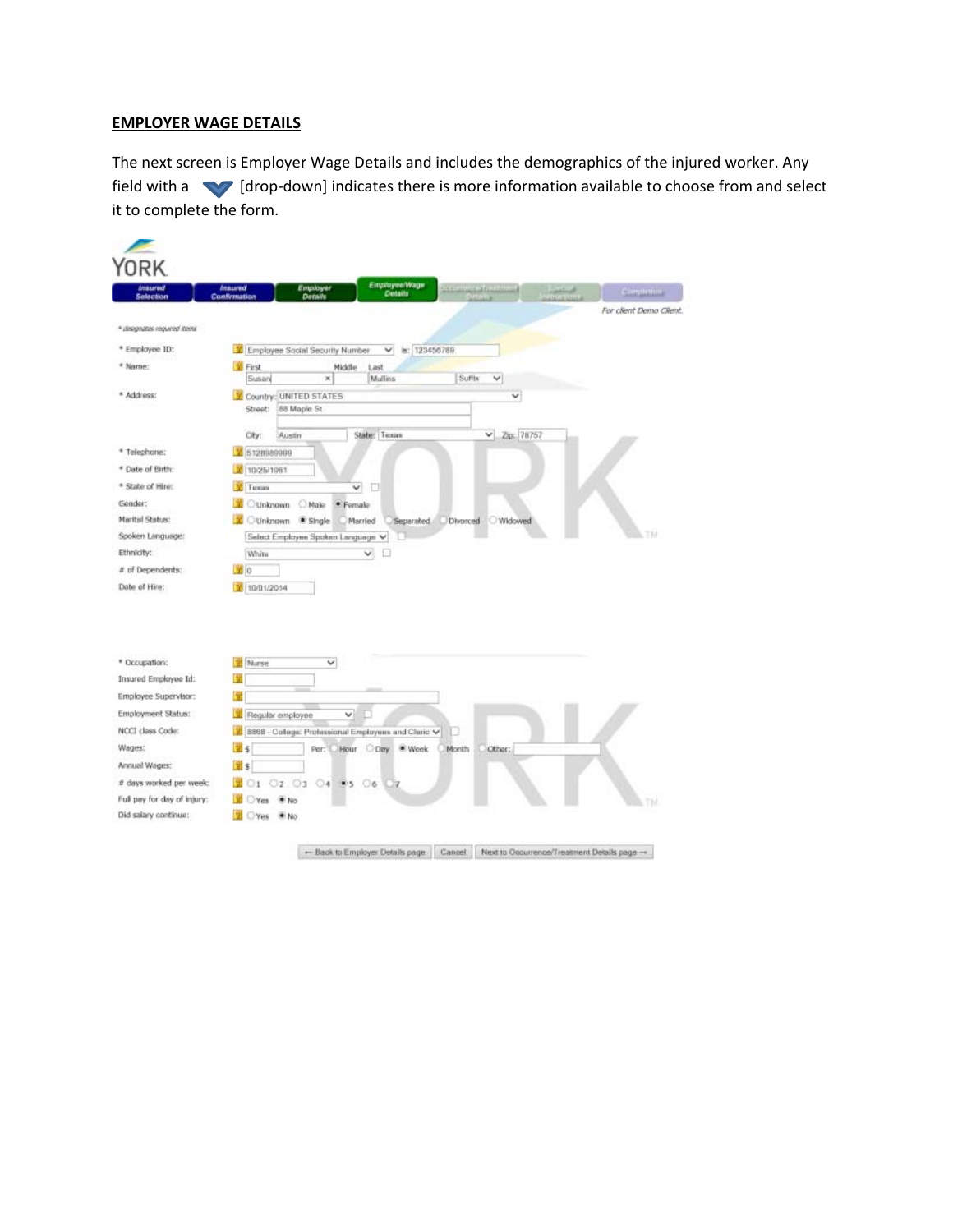# **OCCURRENCE/TREATMENT DETAILS**

The next screen is for the Occurrence/Treatment Details. This is where you select and enter the nature, body part and cause. The sample below shows the nature fields from the drop-down:

| <b>YORK</b><br><b>Insured</b>                       | <b>Insured</b> | Employer                            | Employee/Wage  | Occurrence/Treatment |                                     |                         |
|-----------------------------------------------------|----------------|-------------------------------------|----------------|----------------------|-------------------------------------|-------------------------|
| Selection                                           | Confirmation   | <b>Details</b>                      | Details        | <b>Details</b>       | <b>Section</b><br><b>DISPERSION</b> | <b>Completion</b>       |
| * designates required items<br>Employee began work: |                | <b>WAN OPM</b>                      |                |                      |                                     | For client Demo Client. |
| * Date of accident:                                 | 208/05/2015    | * Time: 0:00                        | <b>EAM OPM</b> |                      |                                     |                         |
| * Did injury cause death:                           |                | Yes Who If yes, give date of death: |                |                      |                                     |                         |
| * Data employer notified:                           | 1 08/06/2015   | * Time: 8:00                        | <b>EAM OPM</b> |                      |                                     |                         |
| * Nature of Injury:                                 |                | Select Nature of Injury             |                |                      | v                                   |                         |

| <b>Select Nature of Injury</b>                                                      |  |
|-------------------------------------------------------------------------------------|--|
| Multiple Injuries Multiple Injuries Including Both Physical and Psychological       |  |
| Multiple Injuries Multiple Physical Injuries Only                                   |  |
| Occupational Disease or Cumulative Injury AIDS                                      |  |
| Occupational Disease or Cumulative Injury All Other Cumulative Injury NOC           |  |
| Occupational Disease or Cumulative Injury All Other Occupational Disease Injury NOC |  |
| Occupational Disease or Cumulative Injury Asbestosis                                |  |
| Occupational Disease or Cumulative Injury Black Lung                                |  |
| Occupational Disease or Cumulative Injury Byssinosis                                |  |
| Occupational Disease or Cumulative Injury Cancer                                    |  |
| Occupational Disease or Cumulative Injury Carpal Tunnel Syndrome                    |  |
| Occupational Disease or Cumulative Injury Contagious Disease                        |  |
| Occupational Disease or Cumulative Injury Dermatitis                                |  |
| Occupational Disease or Cumulative Injury Dust Disease NOC                          |  |
| Occupational Disease or Cumulative Injury Hepatitis C                               |  |
| Occupational Disease or Cumulative Injury Loss of Hearing                           |  |
| Occupational Disease or Cumulative Injury Mental Disorder                           |  |
| Occupational Disease or Cumulative Injury Mental Stress                             |  |
| Occupational Disease or Cumulative Injury Poisoning Chemical (Other Than Metals)    |  |
| Occupational Disease or Cumulative Injury Poisoning Metal                           |  |
| Occupational Disease or Cumulative Injury Radiation                                 |  |
| Occupational Disease or Cumulative Injury Respiratory Disorders                     |  |
| Occupational Disease or Cumulative Injury Silicosis                                 |  |
| Occupational Disease or Cumulative Injury VDT Related Disease                       |  |
| Specific Injury All Other Specific Injuries NOC                                     |  |
| <b>Specific Injury Amputation</b>                                                   |  |
| Specific Injury Angina Pectoris                                                     |  |
| Specific Injury Asphyxiation                                                        |  |
| Specific Injury Burn                                                                |  |
| Specific Injury Concussion                                                          |  |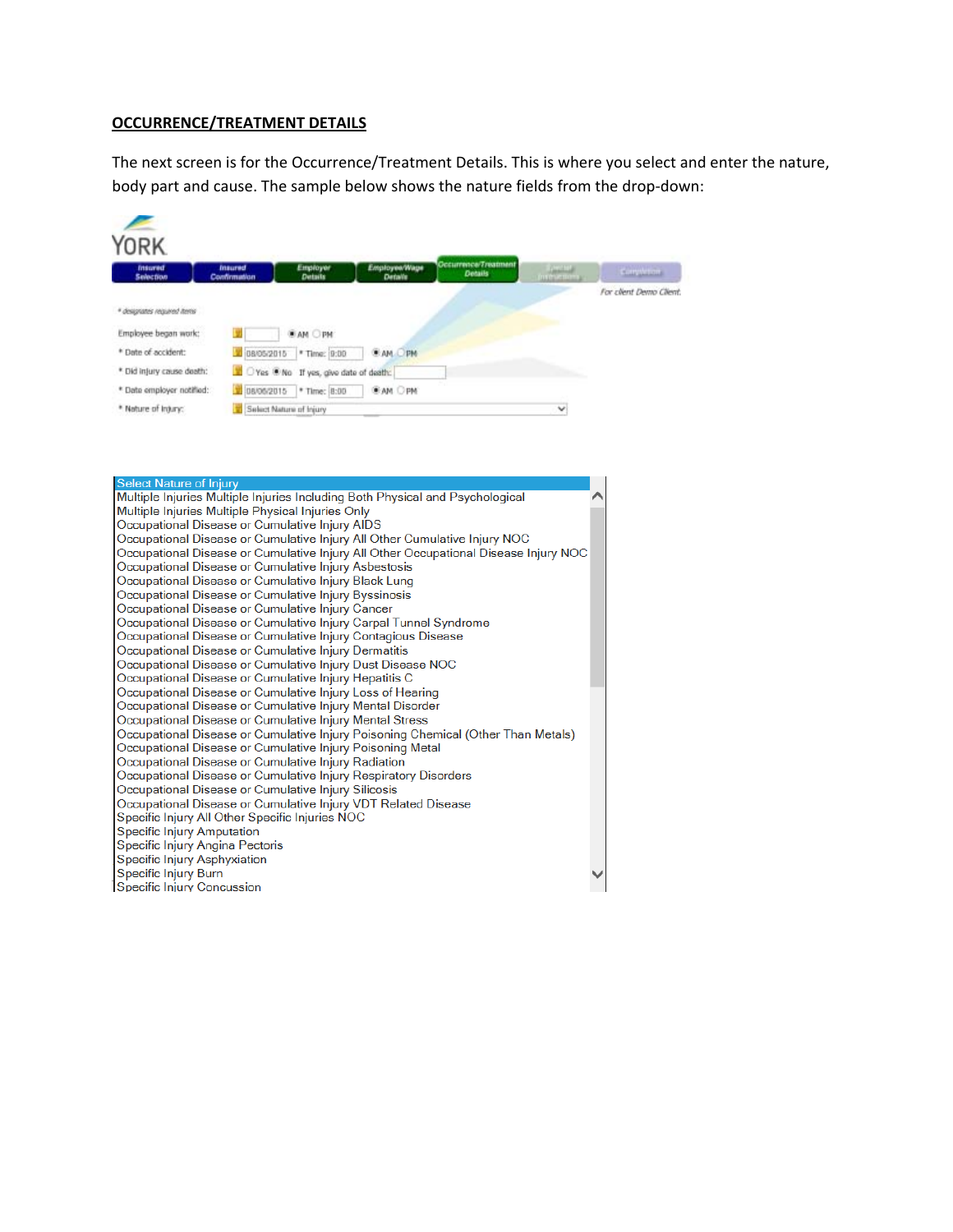## **BODY PART**

#### The next screen is the Part of Body



| <b>Select Part of Body</b>                                  |  |
|-------------------------------------------------------------|--|
| <b>Head Brain</b>                                           |  |
| Head Ear(s)                                                 |  |
| Head Eye(s)                                                 |  |
| <b>Head Facial Bones</b>                                    |  |
| <b>Head Mouth</b>                                           |  |
| Head Multiple Head Injury                                   |  |
| <b>Head Nose</b>                                            |  |
| <b>Head Skull</b>                                           |  |
| <b>Head Soft Tissue</b>                                     |  |
| <b>Head Teeth</b>                                           |  |
| Lower Extremities Ankle                                     |  |
| Lower Extremities Foot                                      |  |
| Lower Extremities Great Toe                                 |  |
| <b>Lower Extremities Hip</b>                                |  |
| <b>Lower Extremities Knee</b>                               |  |
| Lower Extremities Lower leg                                 |  |
| Lower Extremities Multiple Lower Extremities                |  |
| <b>Lower Extremities Toes</b>                               |  |
| Lower Extremities Upper Leg                                 |  |
| Multiple Body Parts (Including Body Systems and Body Parts) |  |
| Multiple Body Parts Artificial Appliance                    |  |
| Multiple Body Parts Body Systems and Multiple Body Systems  |  |
| Multiple Body Parts Insufficient Info to Properly Identify  |  |
| Multiple Body Parts No Physical Injury                      |  |
| Multiple Body Parts Whole Body                              |  |
| <b>Neck Disc</b>                                            |  |
| Neck Larynx                                                 |  |
| Neck Multiple Neck Injury                                   |  |
| <b>Neck Soft Tissue</b>                                     |  |
|                                                             |  |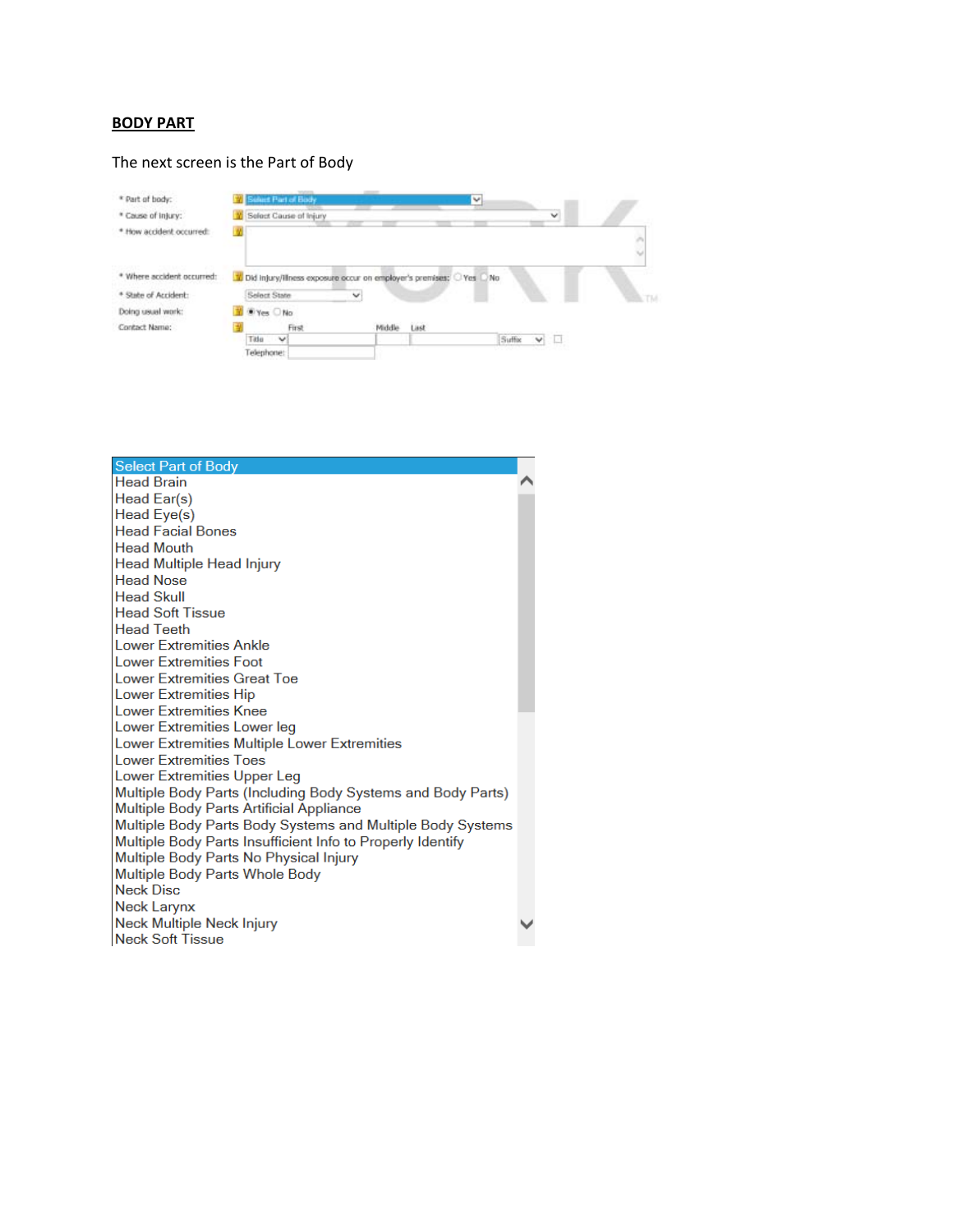### **FREE FORM FIELDS**

This represents the last part of that section to be completed. You can enter text into the free‐form fields with as much as you information as you have available. It will come through to the claims system for the adjuster review.